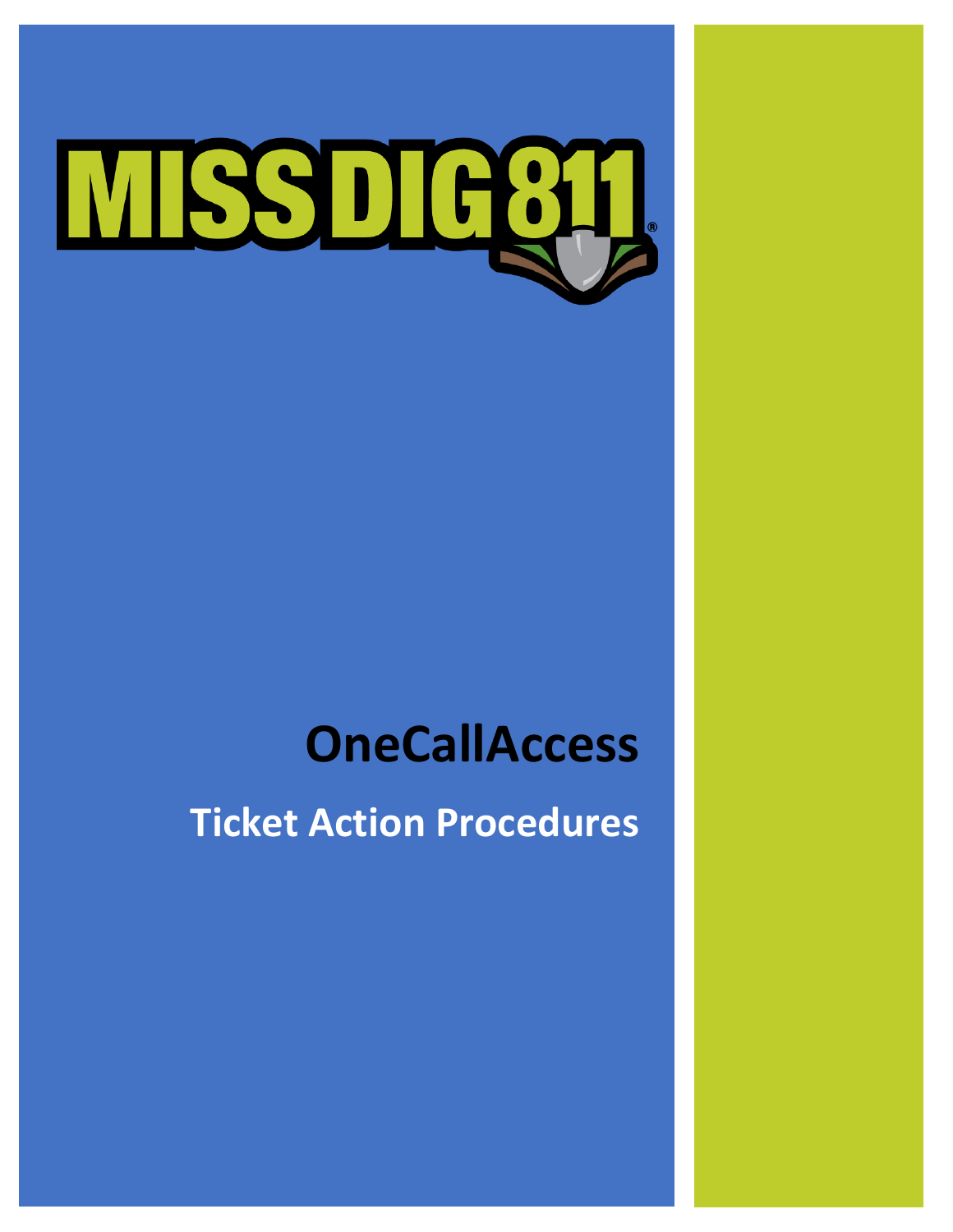# **OneCallAccess**

# **Ticket Action Procedures**

This manual is intended to provide instruction to users of the OneCallAccess program on ticket actions.

The information contained in this manual includes a description of each action, and procedures in the **OneCallAccess** program.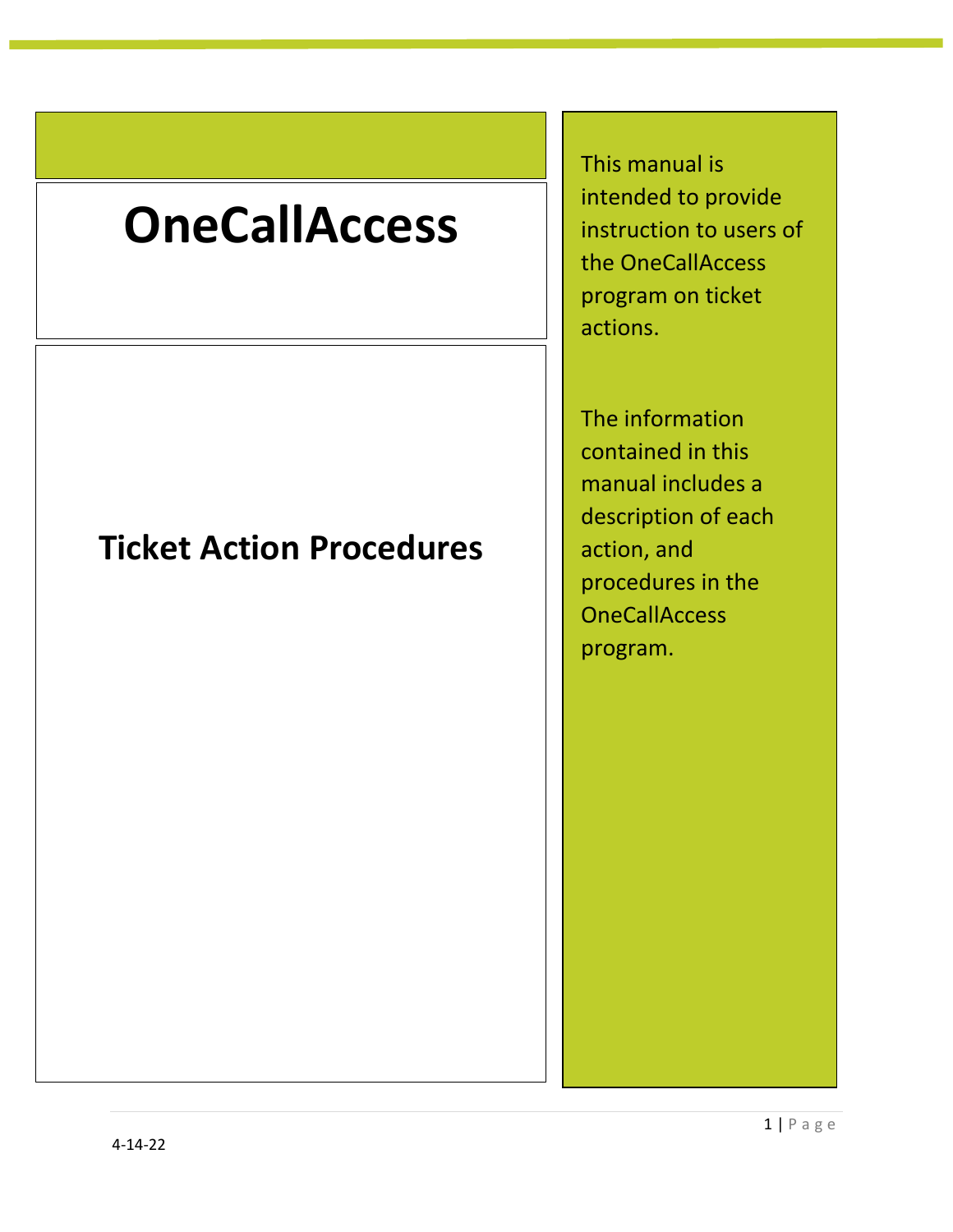## **Contents**

# <span id="page-2-0"></span>Ticket Actions Overview

After a ticket is submitted, circumstances may require a ticket to be canceled, updated, or retransmitted. This guide provides instruction to perform each action. The actions contained in this manual are currently available in the OneCallAccess system (OCA). Additional actions may be added in future OneCallAccess updates.

# <span id="page-2-1"></span>Retransmitting a ticket

A Ticket may be retransmitted because of marking issues only at this time. Retransmitting a ticket does not change the ticket number. Retransmitting a ticket results in an update to the version or revision number. The revision number is found after the dash at the end of the ticket number. An example of an original ticket number is 2021112000003-000. No revision exists on an original ticket, so the revision number is -000. The first revision would result in a change to the version or revision number 2021111200003-001.

Tickets with erroneous information may not be retransmitted to correct the issue. To correct an error, the ticket is canceled and replaced. A ticket may be canceled up to the work legal start date on the ticket.

Updating the field contact information or adding details to aid the locator in finding or accessing the site is acceptable when retransmitting a ticket. This information may include driving instructions, an access point to the dig site, or a gate code. Updates to the type of work, activity, or work location are not acceptable. These changes would require a replacement ticket.

Positive Response must be reviewed prior to transmitting a ticket for Unmarked Facilities, Destroyed Markings, or Additional Assistance. Specify which facility owners/operators are required to respond to the request based on positive response postings and field conditions. It is not acceptable to request a response from all facility owners/operators as a replacement for checking positive response.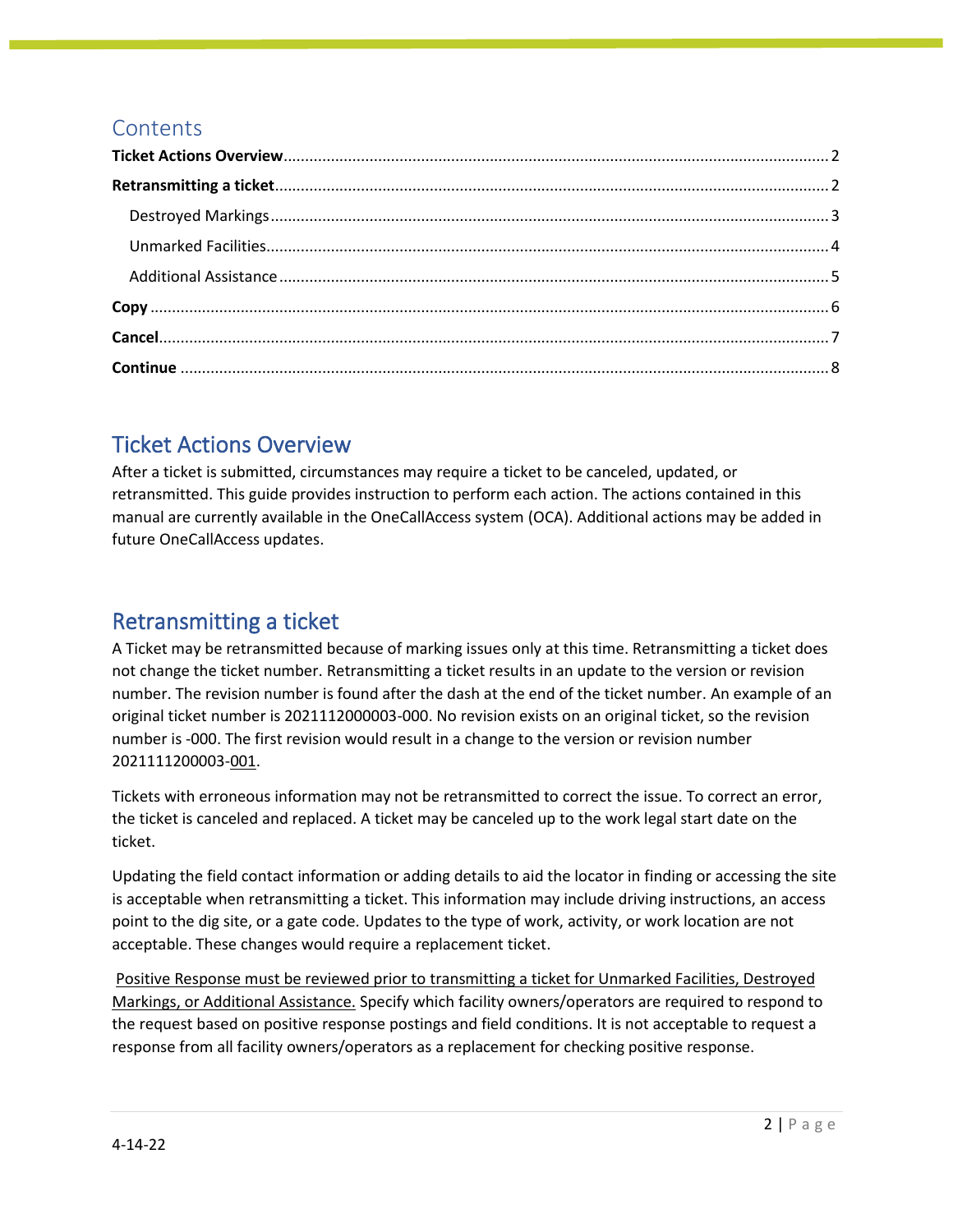A ticket may be retransmitted after the work legal start date of the most recent revision of the ticket. The work legal start date can be found on the ticket.

#### <span id="page-3-0"></span>Destroyed Markings

When markings are removed, destroyed, or are no longer visible or reliable, a ticket may be retransmitted for destroyed markings. Facility owners are required to respond within 24 hours on business days.

#### WHO: All Users of the system

WHEN: Between the work legal start date and the work expiration date (minus 24 hours)

#### **PROCEDURES**

- 1) If the ticket is one of the last five tickets placed, click on the ticket under Recent History on the Home page of OCA to display the ticket.
- 2) Click History to search for the ticket if it is not found in recent history
- 3) Enter the ticket number with the most recent revision number, and the date (or date range) the most recent revision of the ticket was placed
- 4) Click search
- 5) Click on the ticket to display the ticket details

| <b>History</b><br>SERVICEOPERATOR SBOE, <no company=""> Representing CINDYLU, CINDY LU, HOMEOWNER</no> |                                                           |                                           |                                 |                             |               |                    |
|--------------------------------------------------------------------------------------------------------|-----------------------------------------------------------|-------------------------------------------|---------------------------------|-----------------------------|---------------|--------------------|
| Sort by<br>-- Select one --                                                                            | Filter by<br>$\smile$ Ticket number                       | Ticket number<br>$\sim$ 2021111800011-000 | Town/City                       | Created date<br>Oct 01 2021 | X Nov 28 2021 | $\times$<br>Search |
| 2021111800011-000 1790 Harvey Dr Williamston Williamston<br>Original Normal - 21 day                   | <b>Submit Date</b><br>11/18/2021 - 10:45:48 am 11/23/2021 | <b>Ticket Start Date</b>                  | <b>User Reference</b><br>$\sim$ |                             |               |                    |
| That's all the results with the current settings.                                                      |                                                           |                                           |                                 |                             |               |                    |

- 6) Click Actions on the upper right side of the page
- 7) Choose Destroyed Markings ticket will open
- 8) Enter a Work Completion Date
- 9) Review the field contact. Adjust as necessary
- 10) In the Remarks field enter the revision number and the station code(s) of the member(s) OR the facility type (gas, electric) needed to remark. The station codes can be found in Positive Response. Requesting *All Utilities* is acceptable when all markings are destroyed.

|       | Actions                              |
|-------|--------------------------------------|
|       | C <sup>#</sup> Correction            |
|       | C <sup>#</sup> Update                |
|       | Cancel                               |
|       | $C^*$ Copy                           |
| about | C <sup>*</sup> Relocate              |
|       | C <sup>#</sup> Promotion             |
|       | C <sup>4</sup> Unmarked Facilities   |
|       | C <sup>4</sup> Additional Assistance |
|       | C Destroyed Markings                 |

| Remarks - Additional Details<br>001-ATTD & CEGDIS | G                   |
|---------------------------------------------------|---------------------|
|                                                   | 383 characters left |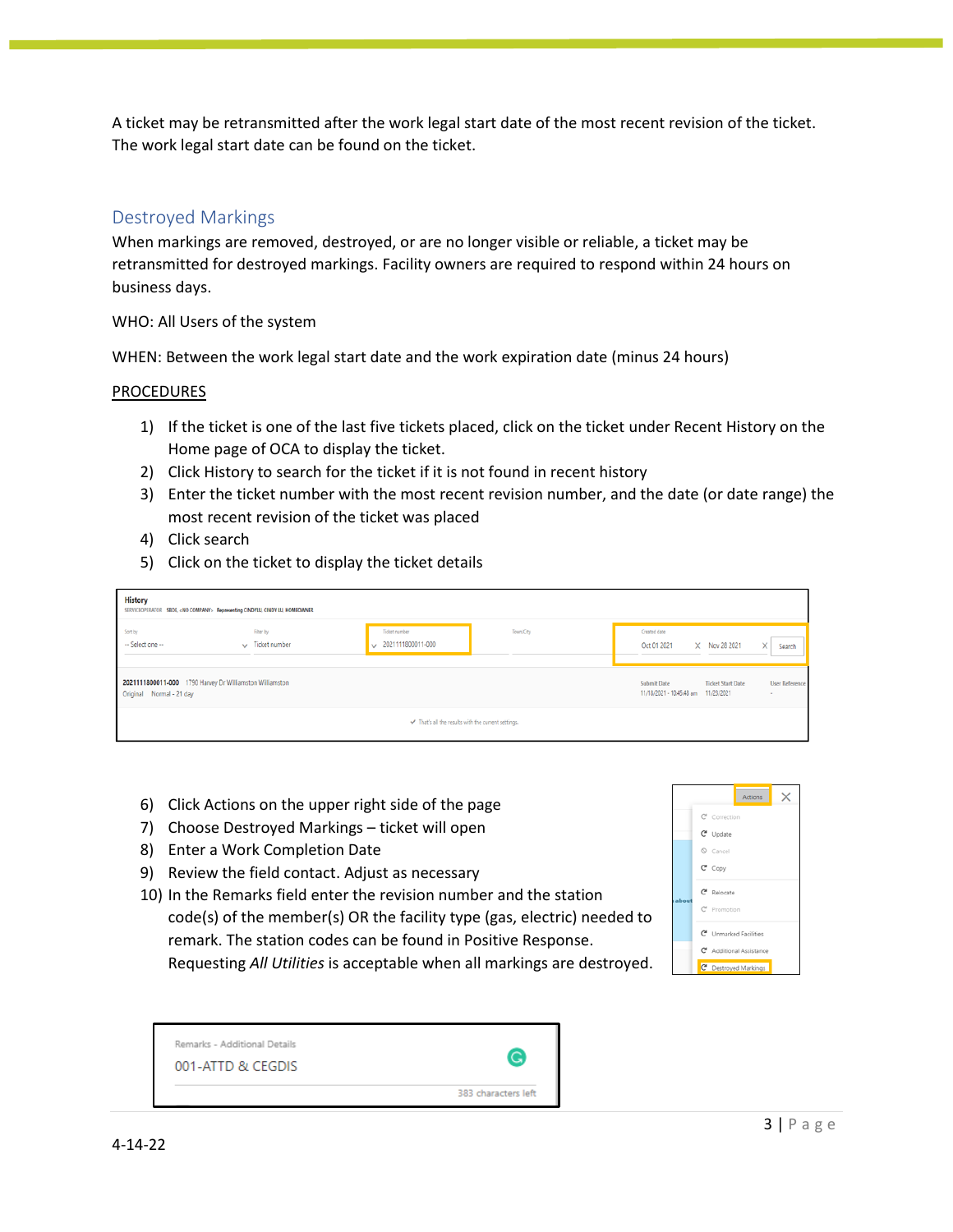If a portion of the job needs to be remarked, specify the location. EX: Markings were removed at a single address that is part of a ticket with five addresses. Specify which address requires remarking.



Additional retransmits should be added to the top of the remarks field.



11) Click Submit- the summary page will display. The ticket status is Destroyed Markings. A confirmation email is sent.

#### <span id="page-4-0"></span>Unmarked Facilities

When there is a lack of positive response, visible evidence of a facility with no visible marks, or incomplete markings.

WHO: External Plus and Internal Users

WHEN: Between the work legal start date and 14 calendar days after the work to begin date

#### PROCEDURES

- 1) If the ticket is one of the last five tickets placed, click on the ticket under Recent History on the Home page of OCA to display the ticket
- 2) Click History to search for the ticket if it is not found in recent history.
- 3) Enter the ticket number with the most recent revision number, and the date (or date range) the most recent revision of the ticket was placed
- 4) Click search
- 5) Click on the ticket to display the ticket details

| <b>History</b><br>SERVICEOPERATOR SBOE, <no company=""> Representing CINDYLU, CINDY LU, HOMEOWNER</no> |                              |                                           |           |                             |                                                                 |                                 |
|--------------------------------------------------------------------------------------------------------|------------------------------|-------------------------------------------|-----------|-----------------------------|-----------------------------------------------------------------|---------------------------------|
| Sort by<br>-- Select one --                                                                            | Filter by<br>V Ticket number | Ticket number<br>$\vee$ 2021111800011-000 | Town/City | Created date<br>Oct 01 2021 | X Nov 28 2021                                                   | $\times$<br>Search              |
| 2021111800011-000 1790 Harvey Dr Williamston Williamston<br>Original Normal - 21 day                   |                              |                                           |           |                             | <b>Ticket Start Date</b><br>11/18/2021 - 10:45:48 am 11/23/2021 | <b>User Reference</b><br>$\sim$ |
| That's all the results with the current settings.                                                      |                              |                                           |           |                             |                                                                 |                                 |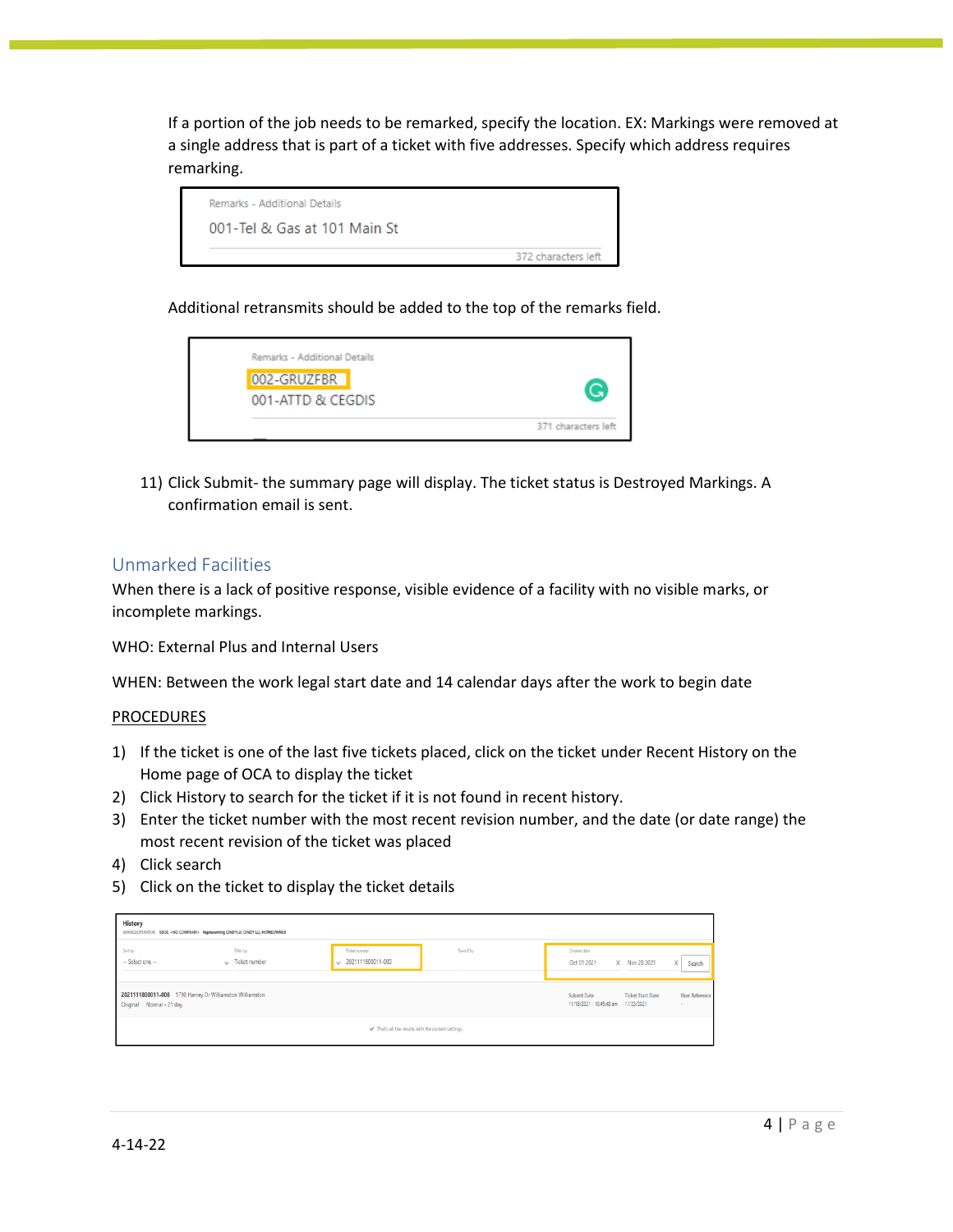- 6) Click Actions on the upper right side of the page
- 7) Choose Unmarked Facilities ticket will open
- 8) Enter a Work to Begin Date. This is the date and time the crew will be back on the job site.
- 9) Enter a Work Completion Date
- 10) Review the field contact. Adjust as necessary
- 11) In the Remarks field enter the revision number of the request, the facility type (gas, elec) or the station code(s) of the member(s) needed.



The station codes can be found in Positive Response. If the chosen Work to Begin date is NOW, provide the crew status: CREW ON SITE or CREW EN ROUTE

| Remarks - Additional Details |                     |
|------------------------------|---------------------|
| 002-GRUZFBR                  | G                   |
| 001-ATTD & CEGDIS            |                     |
|                              | 371 characters left |

12) The ticket details will display. The ticket status is Unmarked Facilities. A confirmation email is sent.

#### <span id="page-5-0"></span>Additional Assistance

The site was marked, and the contractor has hand dug as required by law, but no line was found within the approximate location of the marking. Facility owners have three working hours to respond

WHO: External Plus and Internal Users

WHEN: Between the work legal start date and 14 calendar days after the work to begin date

Procedures

- 1) If the ticket is one of the last five tickets placed, click on the ticket under Recent History on the Home page of OCA to display the ticket.
- 2) Click History to search for the ticket if it is not found in recent history.
- 3) Enter the ticket number and the most recent revision number, and the date (or date range) the most recent revision of the ticket was placed
- 4) Click search
- 5) Click on the ticket to display the ticket details

| <b>History</b><br>SERVICEOPERATOR SBOE, <no company=""> Representing CINDYLU, CINDY LU, HOMEOWNER</no> |                                   |                                           |           |                             |                                                                 |                                 |
|--------------------------------------------------------------------------------------------------------|-----------------------------------|-------------------------------------------|-----------|-----------------------------|-----------------------------------------------------------------|---------------------------------|
| Sort by<br>-- Select one --                                                                            | Filter by<br>$\vee$ Ticket number | Ticket number<br>$\vee$ 2021111800011-000 | Town/City | Created date<br>Oct 01 2021 | X Nov 28 2021                                                   | $\times$<br>Search              |
| 2021111800011-000 1790 Harvey Dr Williamston Williamston<br>Original Normal - 21 day                   |                                   |                                           |           |                             | <b>Ticket Start Date</b><br>11/18/2021 - 10:45:48 am 11/23/2021 | <b>User Reference</b><br>$\sim$ |
| That's all the results with the current settings.                                                      |                                   |                                           |           |                             |                                                                 |                                 |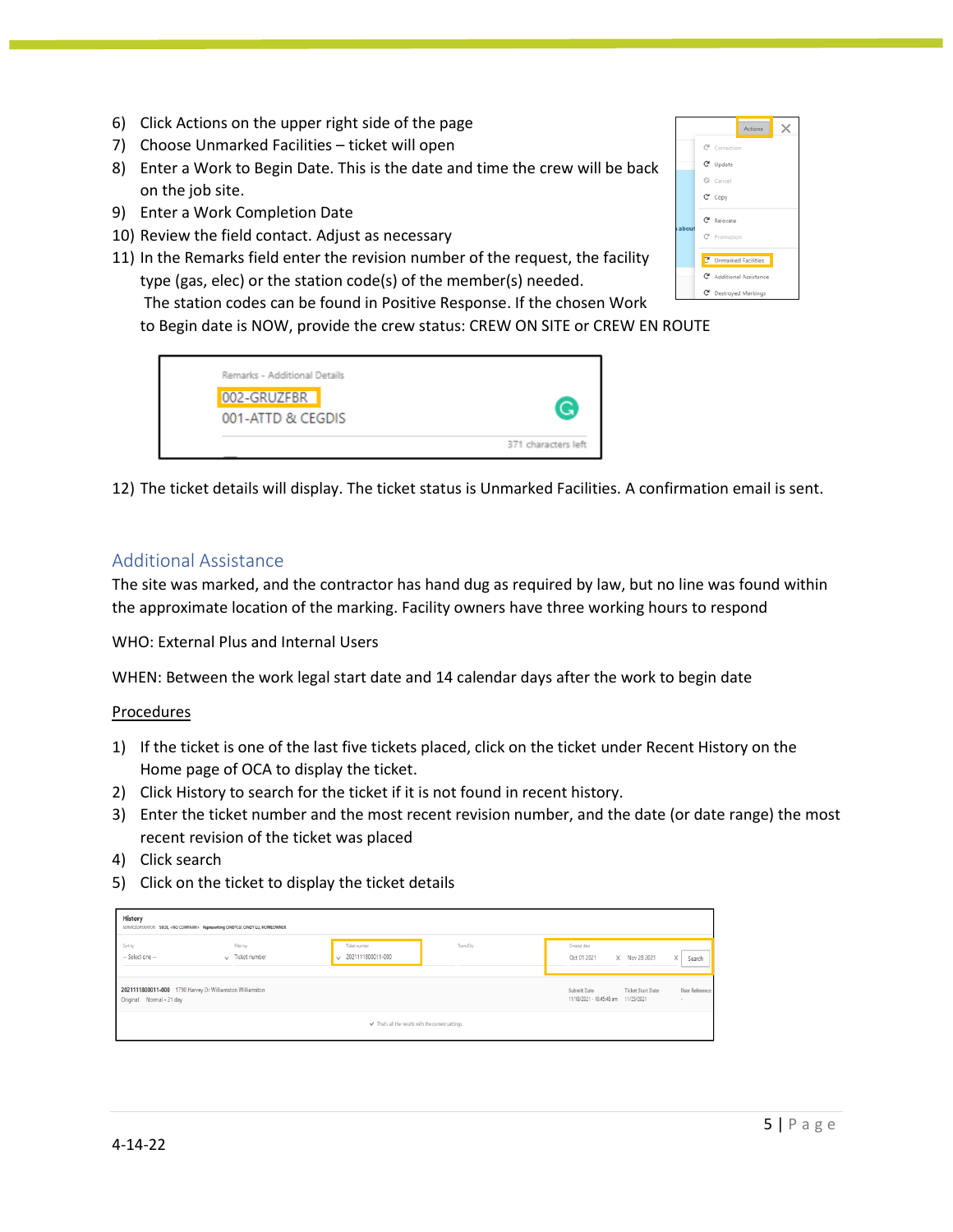- 6) Click Actions on the upper right side of the page
- 7) Choose Additional Assistance ticket will open
- 8) Enter a Work to Begin Date. This is the date and time the crew will be back on the job site.
- 9) Enter a Work Completion Date.
- 10) Review the field contact. Adjust as necessary
- 11) In the Remarks field enter the revision number of the request, the name of the facility owner (Consumers Energy gas) or the station code(s) of the member(s) needed to remark. The station codes can be found in Positive Response. If the chosen Work to Begin date is NOW, provide the crew status: CREW ON SITE or CREW EN ROUTE

|       |                           | <b>Actions</b> |  |
|-------|---------------------------|----------------|--|
|       | C <sup>ª</sup> Correction |                |  |
|       | C <sup>#</sup> Update     |                |  |
|       | Cancel                    |                |  |
|       | $C^*$ Copy                |                |  |
| about | $C^*$ Relocate            |                |  |
|       | C <sup>ª</sup> Promotion  |                |  |
|       | C Unmarked Facilities     |                |  |
|       | Additional Assistance     |                |  |
|       | C Destroyed Markings      |                |  |



12) The ticket details will display. The ticket status is Additional Assistance. A confirmation email is sent.

### <span id="page-6-0"></span>**Copy**

The copy feature duplicates ticket information from a chosen ticket to make a new one. All fields may be edited.

Who: All users of the system

When: A ticket may be copied any time after the original ticket was placed.

#### Procedures

- 1) If the ticket is one of the last five tickets placed, click on the ticket under Recent History on the Home page of OCA to display the ticket.
- 2) Click History to search for the ticket if it is not found in recent history.
- 3) Enter the reference ticket number, including the revision-000, and the date (or date range) the reference ticket was placed
- 4) Click search
- 5) Click on the ticket to display the ticket details
- 6) Click Actions on the upper right side of the page
- 7) Choose Copy ticket will open
- 8) Edit appropriate fields
- 9) The new ticket does not reference the copied ticket. If the user would like to reference the copied ticket, entered the reference ticket number in the remarks field.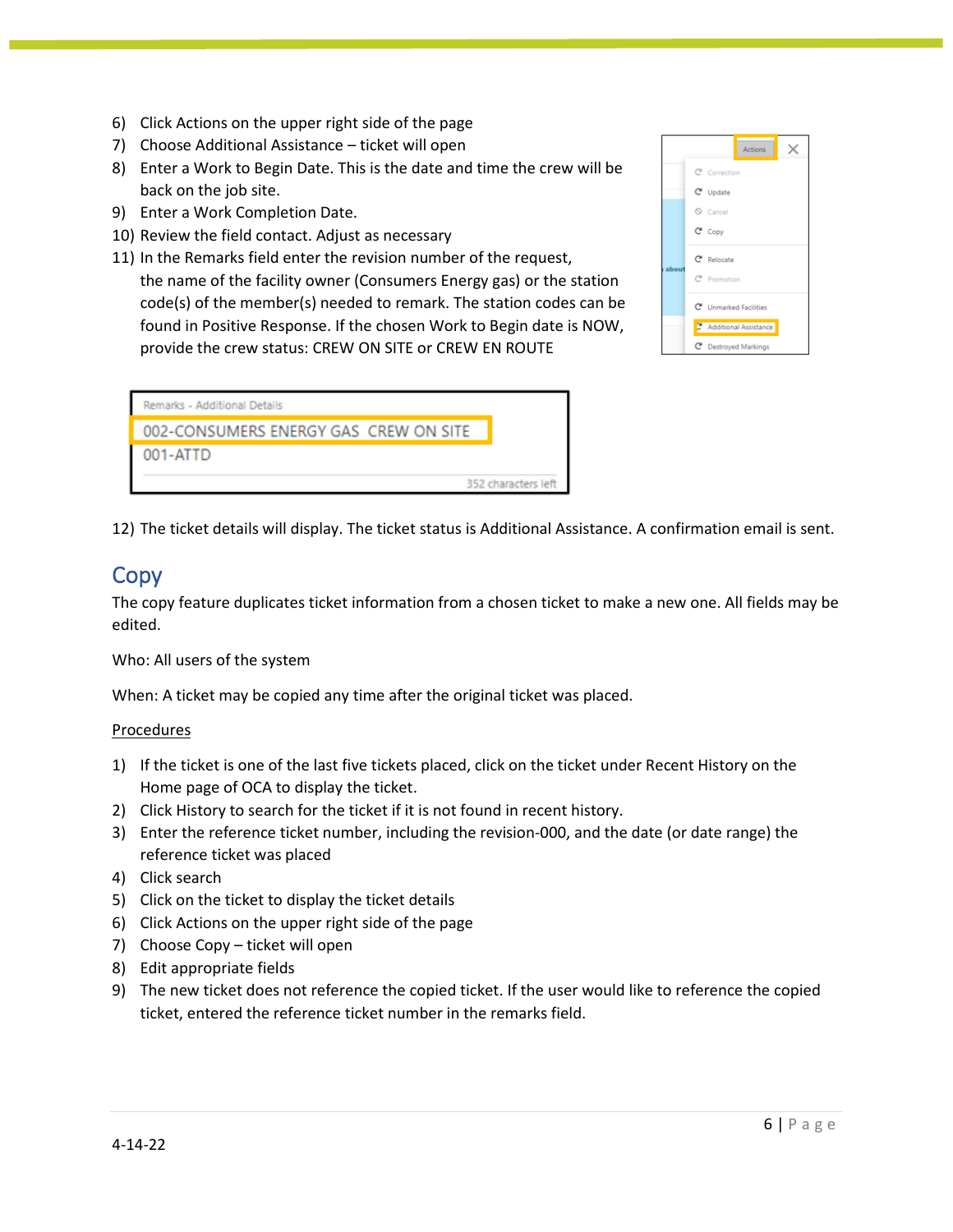Remarks - Additional Details

Previous ticket 2021103100151

371 characters left

10) Click Submit.

11) Ticket details will display. A confirmation email is sent.

## <span id="page-7-0"></span>Cancel

A ticket may be canceled because work is no longer taking place, there is an error on the ticket or because there is a duplicate ticket for the job.

Who: All users of the system

When: Up to the Work Legal Start Date on the ticket

- 1) If the ticket is one of the last five tickets placed, click on the ticket under Recent History on the Home page of OCA to display the ticket.
- 2) Click History to search for the ticket if it is not found in recent history.
- 3) Enter the ticket number, including the revision number -000, and the date (or date range) the ticket was placed
- 4) Click search
- 5) Click on the ticket to display the ticket details
- 6) Click Actions on the upper right side of the page
- 7) Choose Cancel A pop up box will display
- 8) Enter the reason for the cancellation
- 9) Click Send

| <b>Ticket Cancellation</b>                                                                                     |  |
|----------------------------------------------------------------------------------------------------------------|--|
| Please enter the reason for the Ticket Cancellation eg: Work no longer taking place,<br>duplicate ticket, etc. |  |
| Work No longer taking place                                                                                    |  |
| Operator Fault?<br>Abort<br><b>Send</b>                                                                        |  |

10) The ticket details will display. The ticket status is Cancelled.